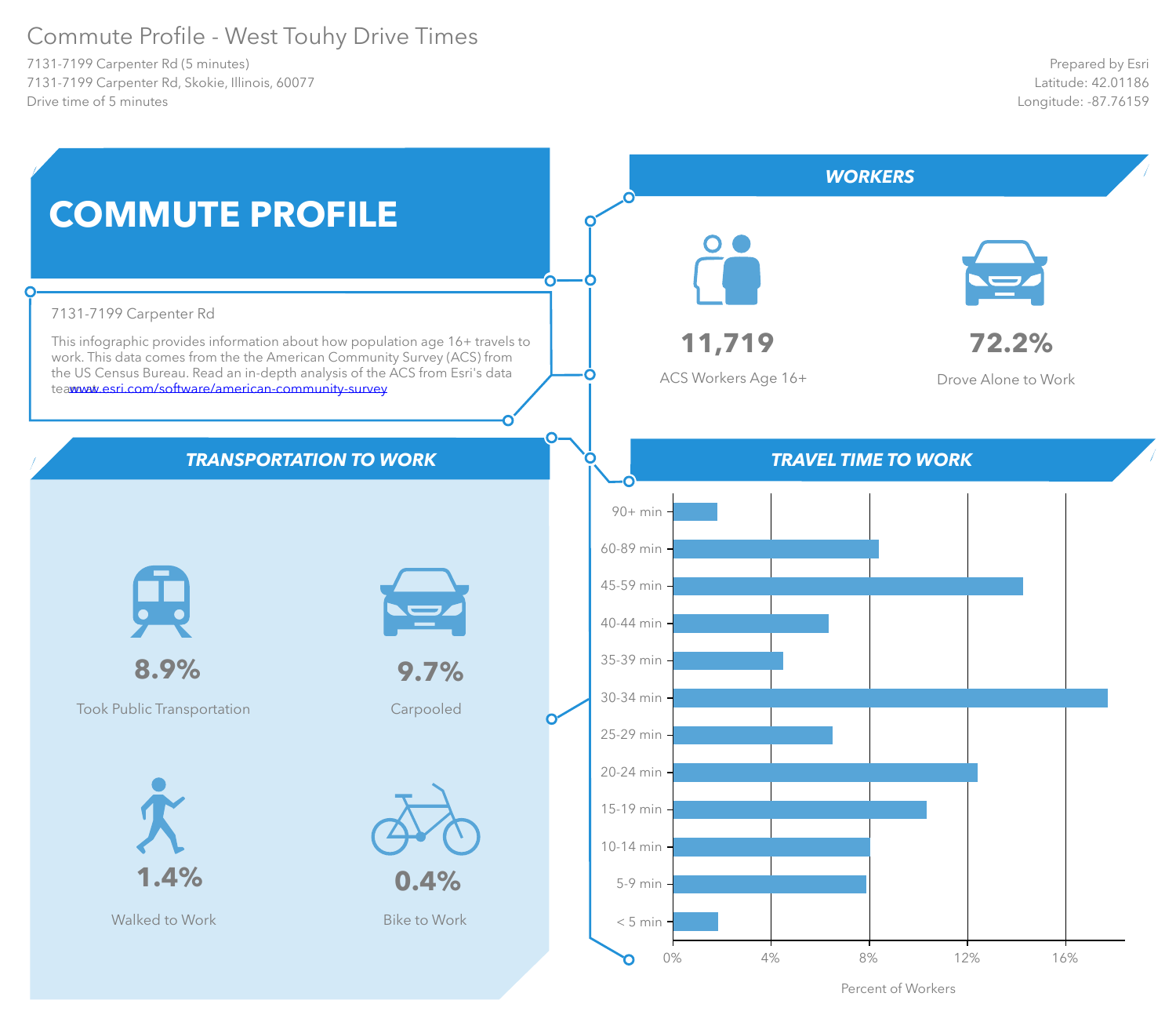#### Commute Profile - West Touhy Drive Times

7131-7199 Carpenter Rd (10 minutes) 7131-7199 Carpenter Rd, Skokie, Illinois, 60077 Drive time of 10 minutes



Percent of Workers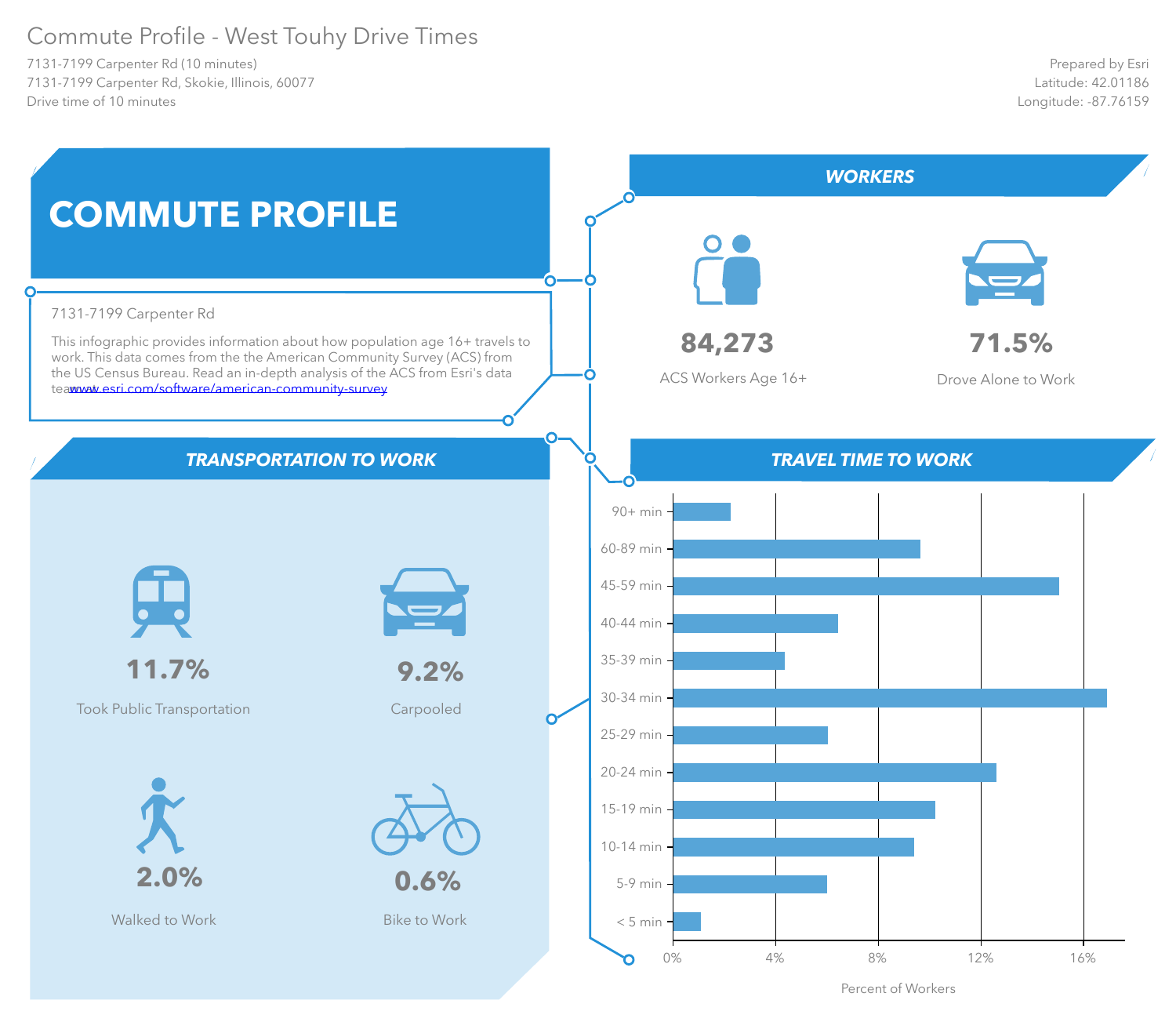#### Commute Profile - West Touhy Drive Times

7131-7199 Carpenter Rd (15 minutes) 7131-7199 Carpenter Rd, Skokie, Illinois, 60077 Drive time of 15 minutes



Percent of Workers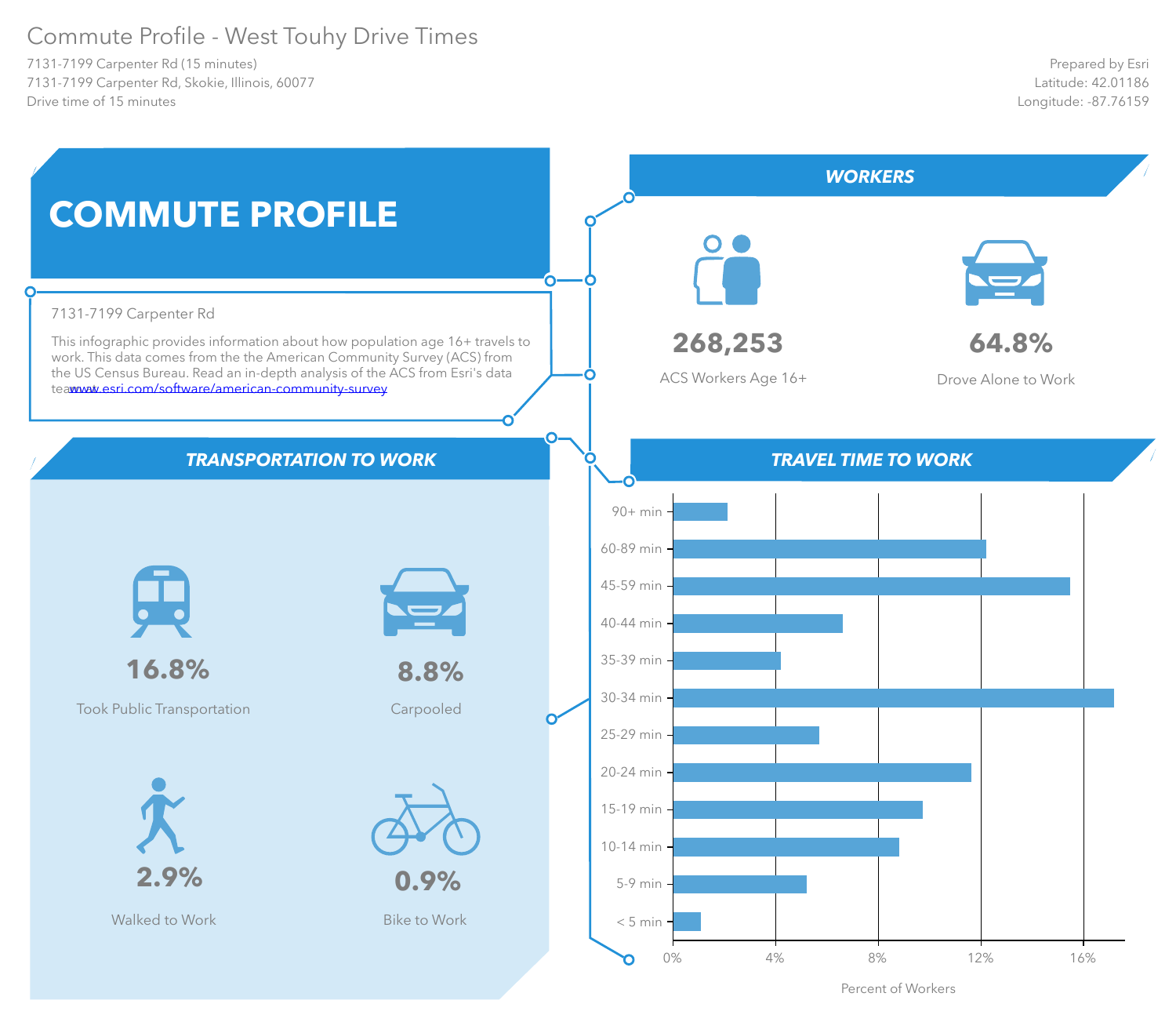7131-7199 Carpenter Rd (5 minutes) 7131-7199 Carpenter Rd, Skokie, Illinois, 60077 Drive time of 5 minutes

Employment Overview - West Touhy Drive Times

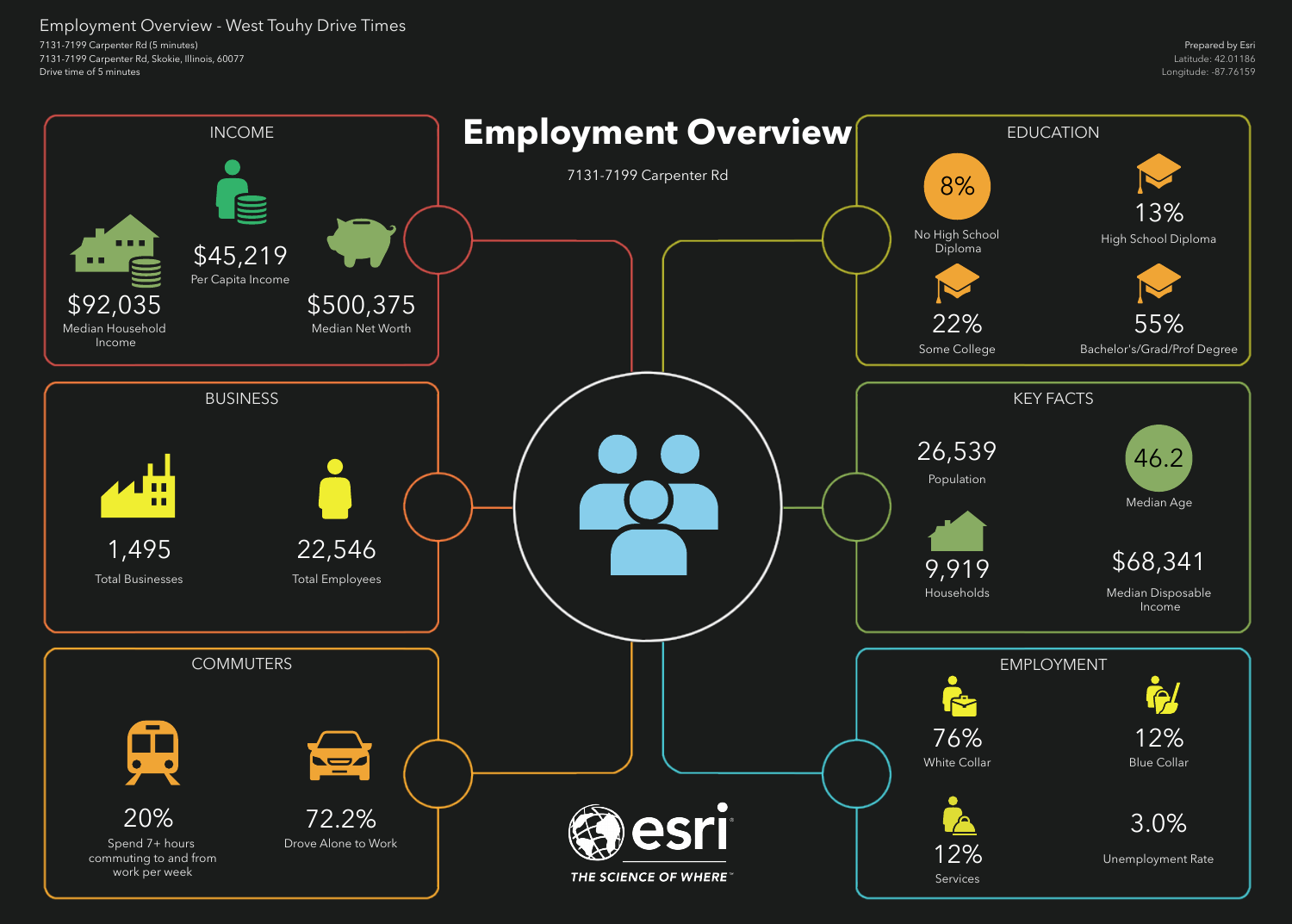7131-7199 Carpenter Rd (10 minutes) 7131-7199 Carpenter Rd, Skokie, Illinois, 60077 Drive time of 10 minutes

Employment Overview - West Touhy Drive Times

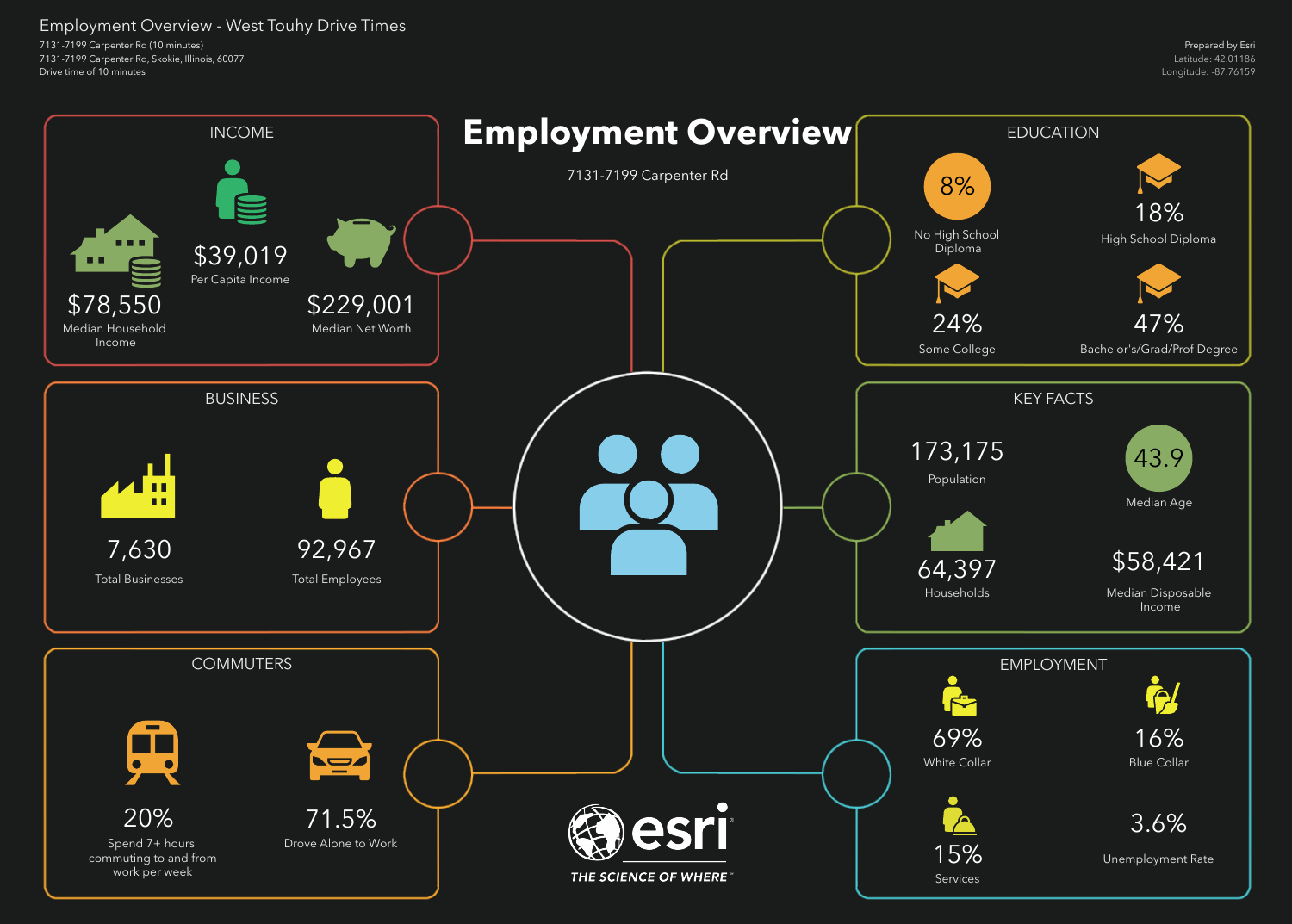7131-7199 Carpenter Rd (15 minutes) 7131-7199 Carpenter Rd, Skokie, Illinois, 60077 Drive time of 15 minutes

Employment Overview - West Touhy Drive Times

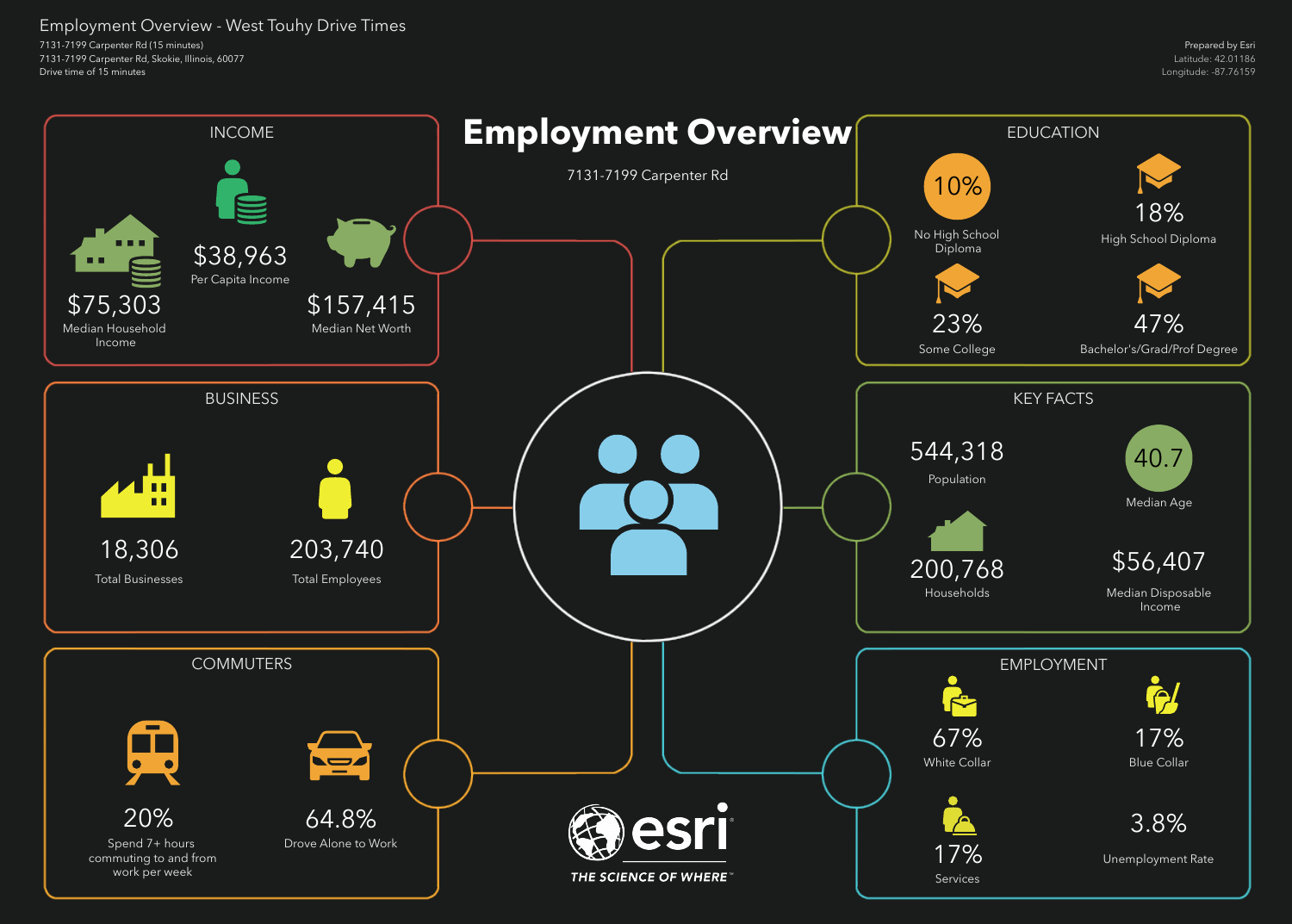#### Executive Summary - Call Outs - West Touhy Drive Times

7131-7199 Carpenter Rd (5 minutes) 7131-7199 Carpenter Rd, Skokie, Illinois, 60077 Drive time of 5 minutes

Prepared by Esri

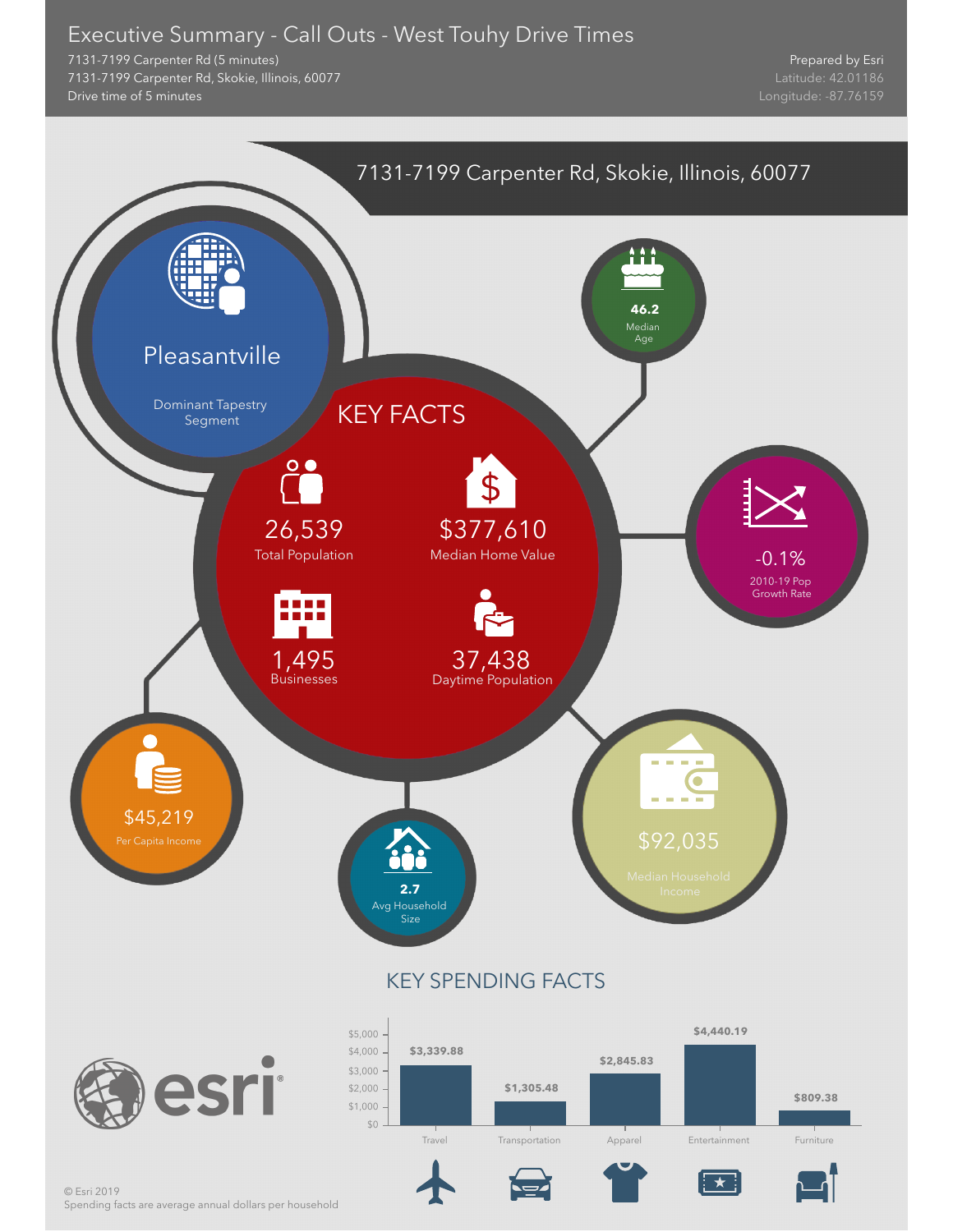#### Executive Summary - Call Outs - West Touhy Drive Times

7131-7199 Carpenter Rd (10 minutes) 7131-7199 Carpenter Rd, Skokie, Illinois, 60077 Drive time of 10 minutes

Prepared by Esri

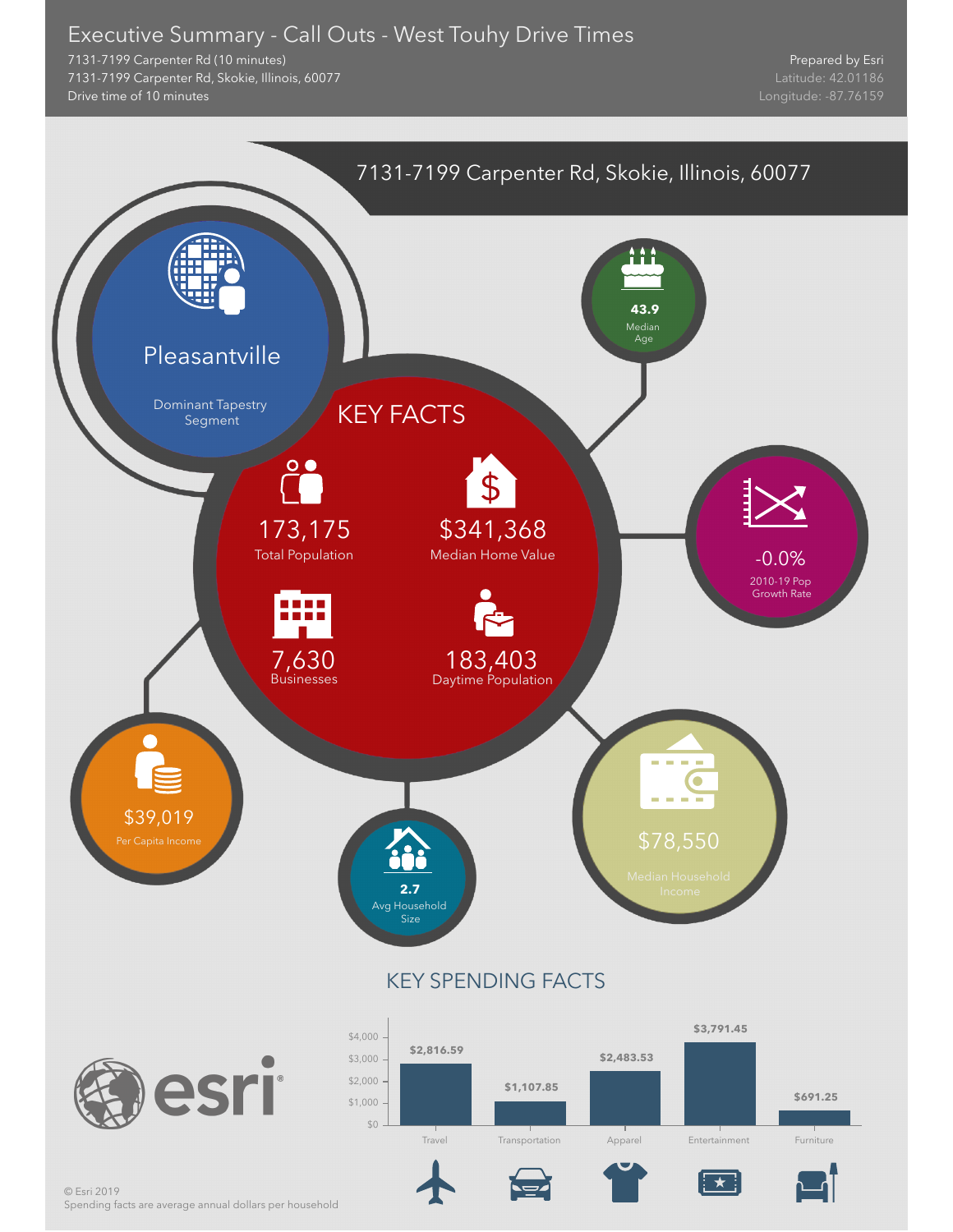#### Executive Summary - Call Outs - West Touhy Drive Times

7131-7199 Carpenter Rd (15 minutes) 7131-7199 Carpenter Rd, Skokie, Illinois, 60077 Drive time of 15 minutes

Prepared by Esri



Spending facts are average annual dollars per household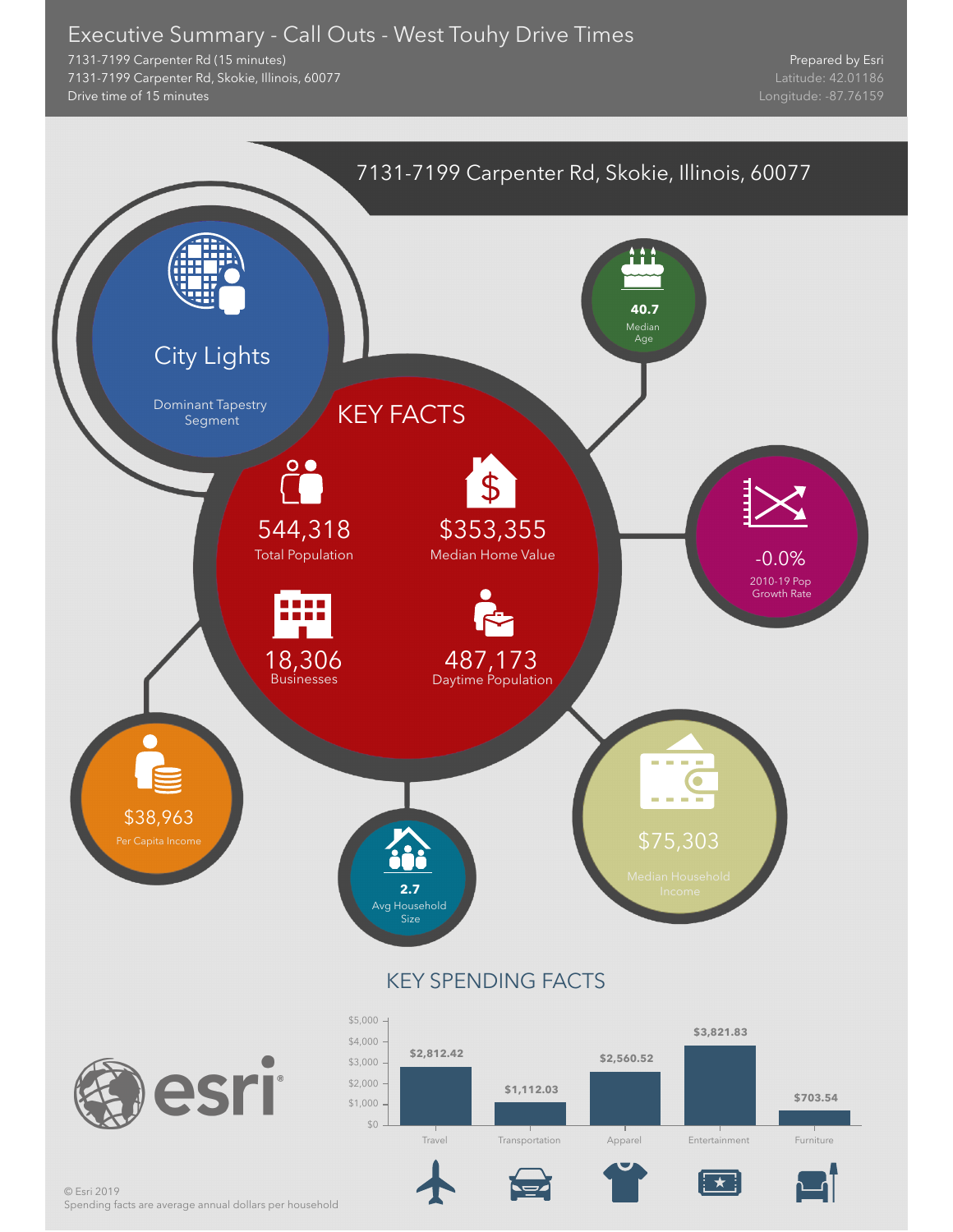7131-7199 Carpenter Rd (5 minutes) 7131-7199 Carpenter Rd, Skokie, Illinois, 60077 Drive time of 5 minutes

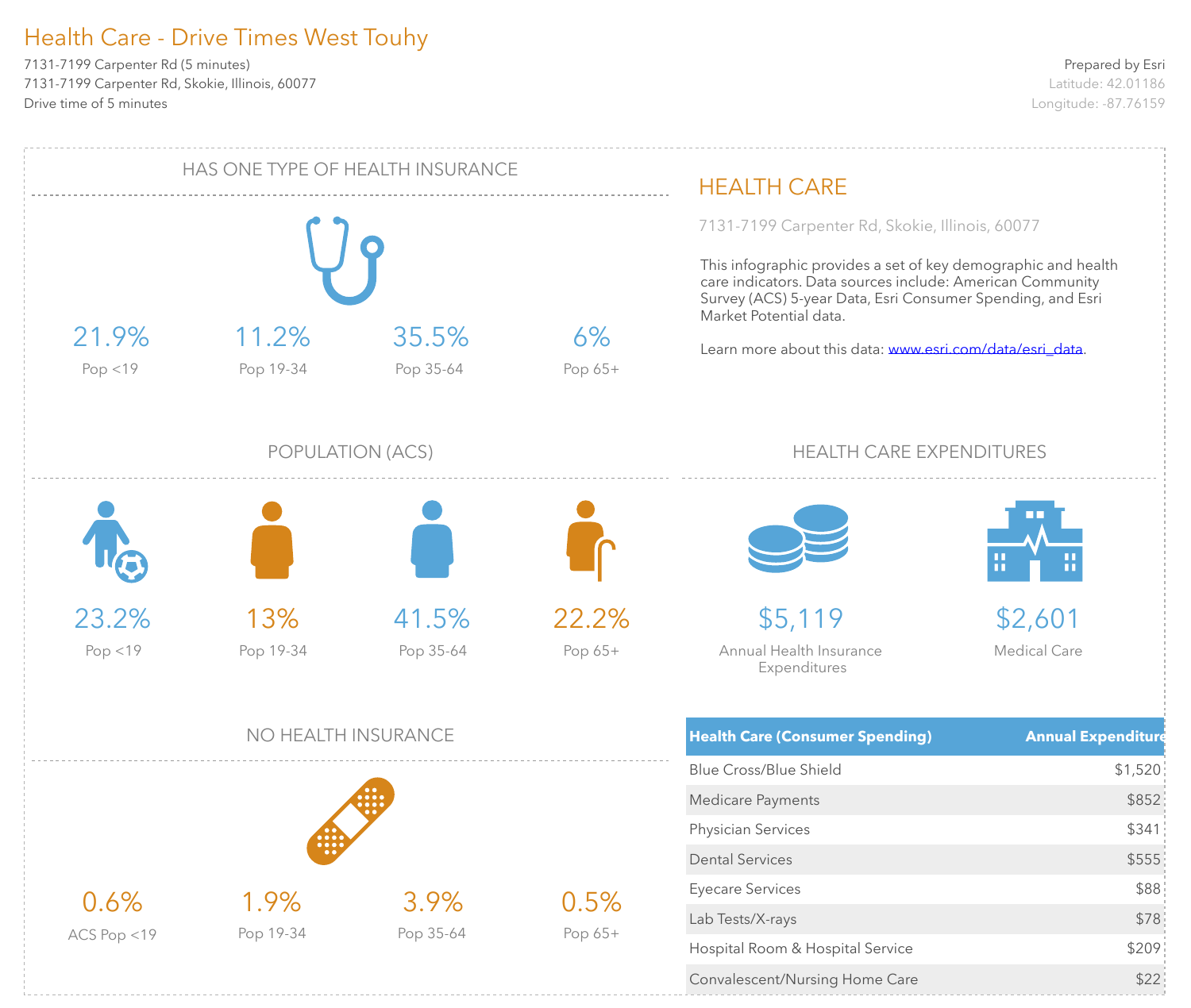7131-7199 Carpenter Rd (5 minutes) 7131-7199 Carpenter Rd, Skokie, Illinois, 60077 Drive time of 5 minutes

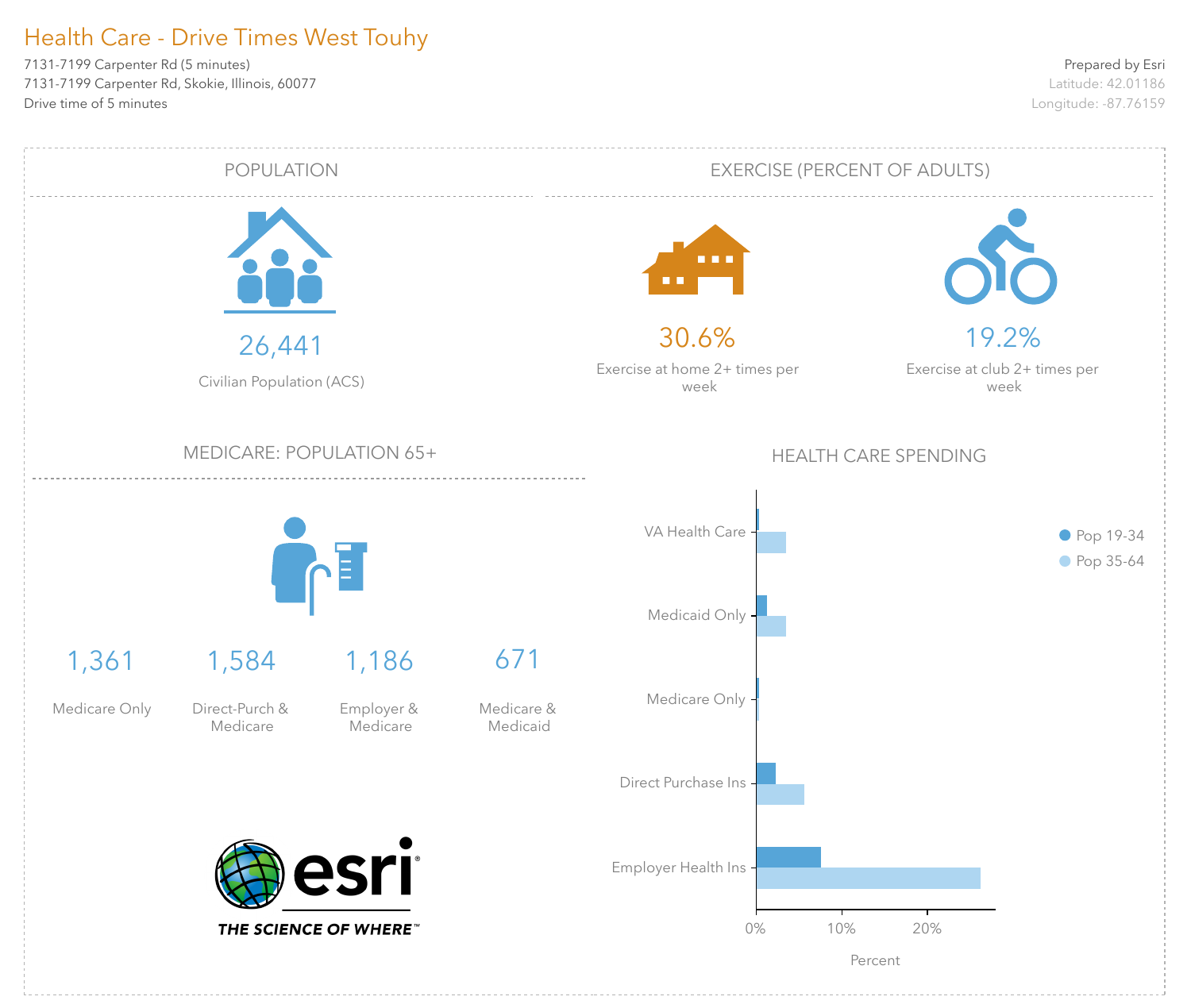7131-7199 Carpenter Rd (10 minutes) 7131-7199 Carpenter Rd, Skokie, Illinois, 60077 Drive time of 10 minutes

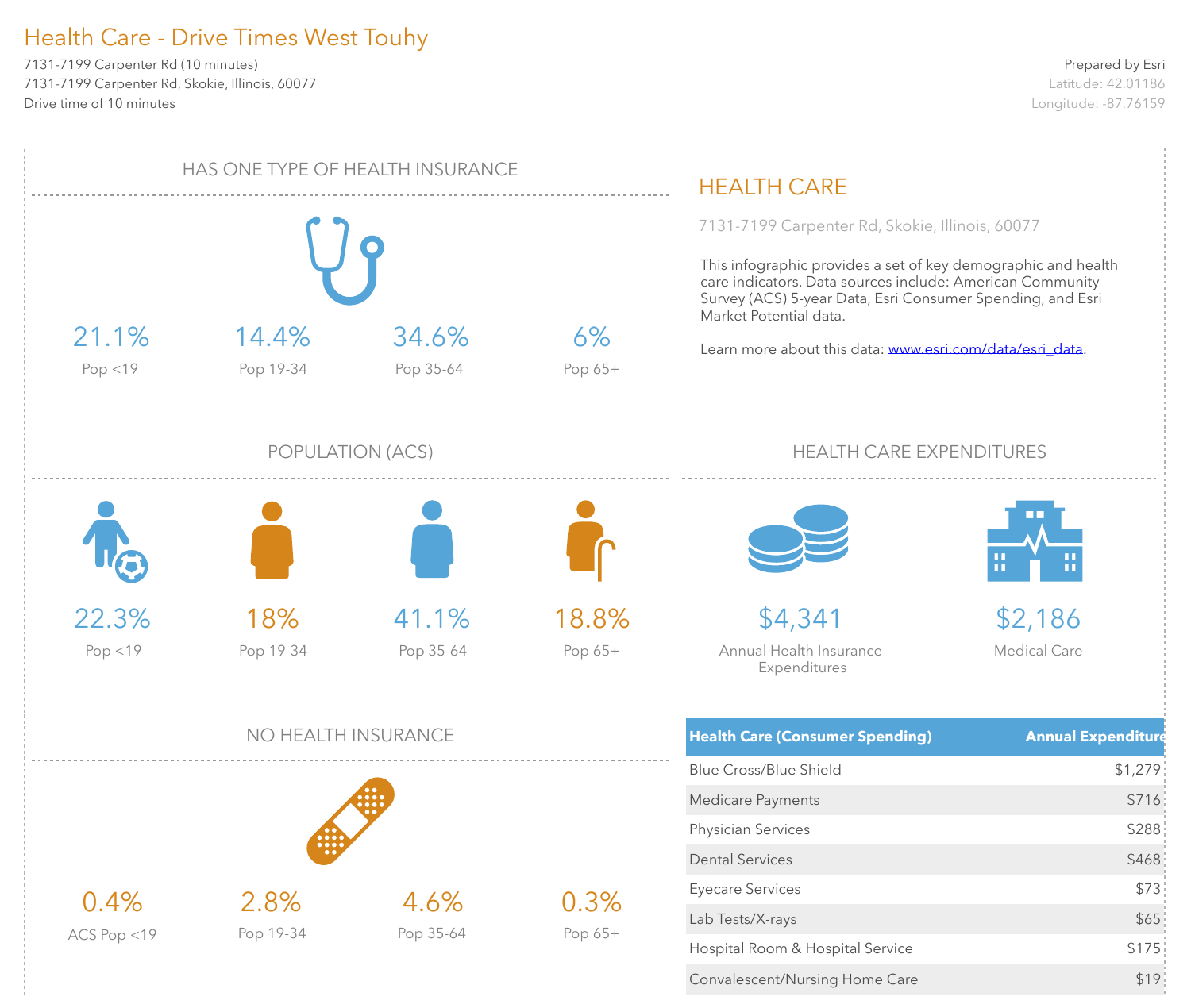7131-7199 Carpenter Rd (10 minutes) 7131-7199 Carpenter Rd, Skokie, Illinois, 60077 Drive time of 10 minutes

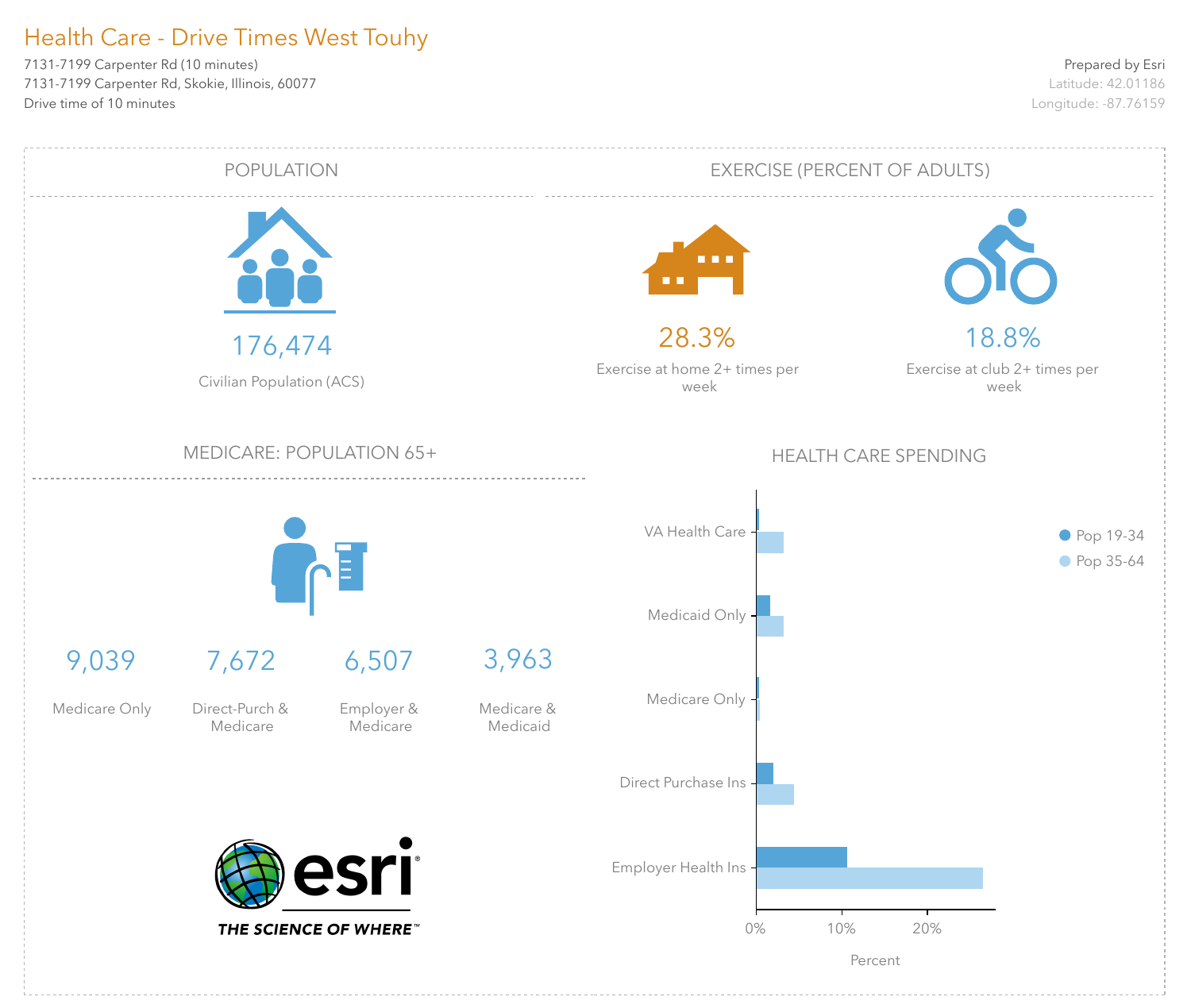7131-7199 Carpenter Rd (15 minutes) 7131-7199 Carpenter Rd, Skokie, Illinois, 60077 Drive time of 15 minutes

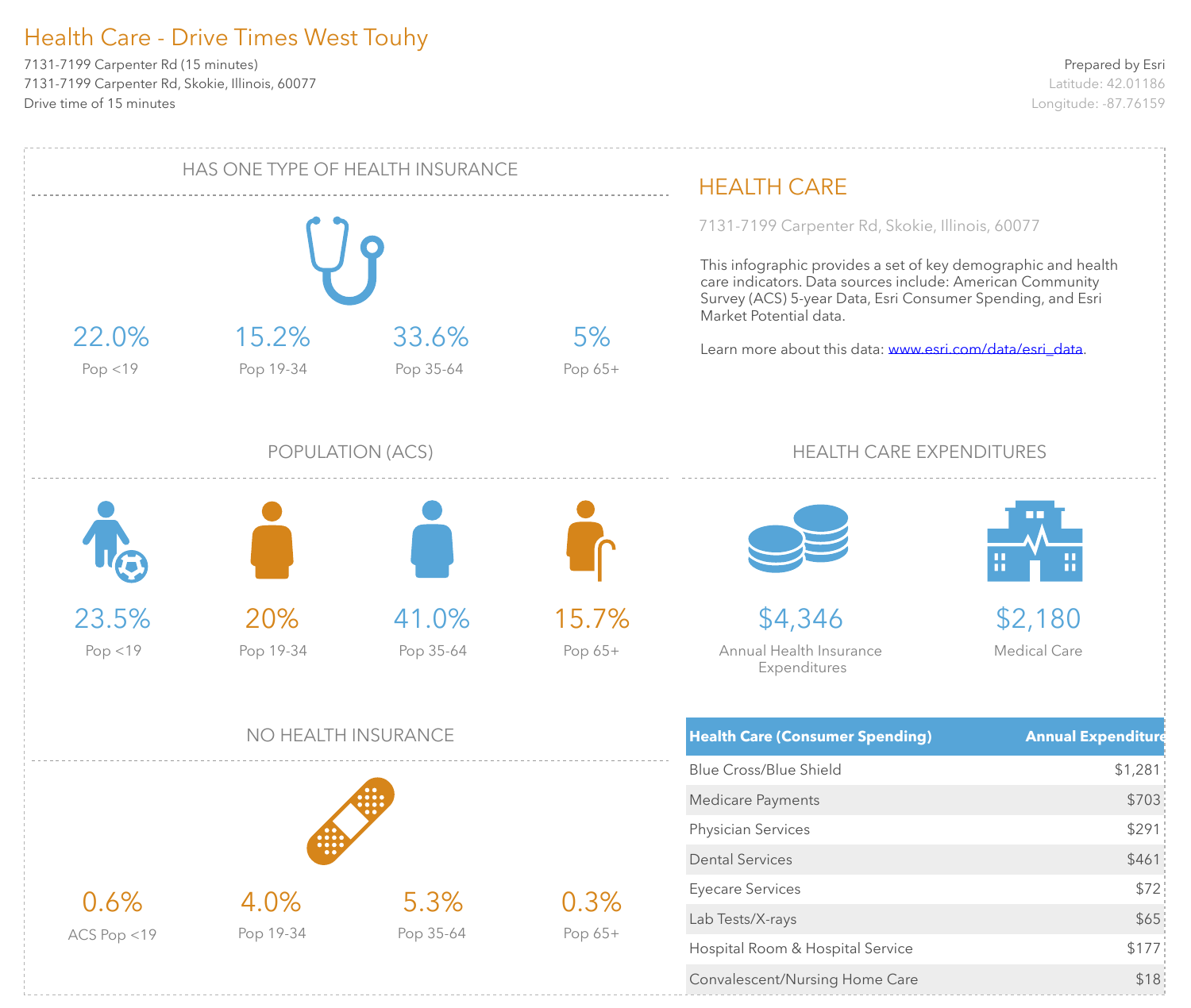7131-7199 Carpenter Rd (15 minutes) 7131-7199 Carpenter Rd, Skokie, Illinois, 60077 Drive time of 15 minutes

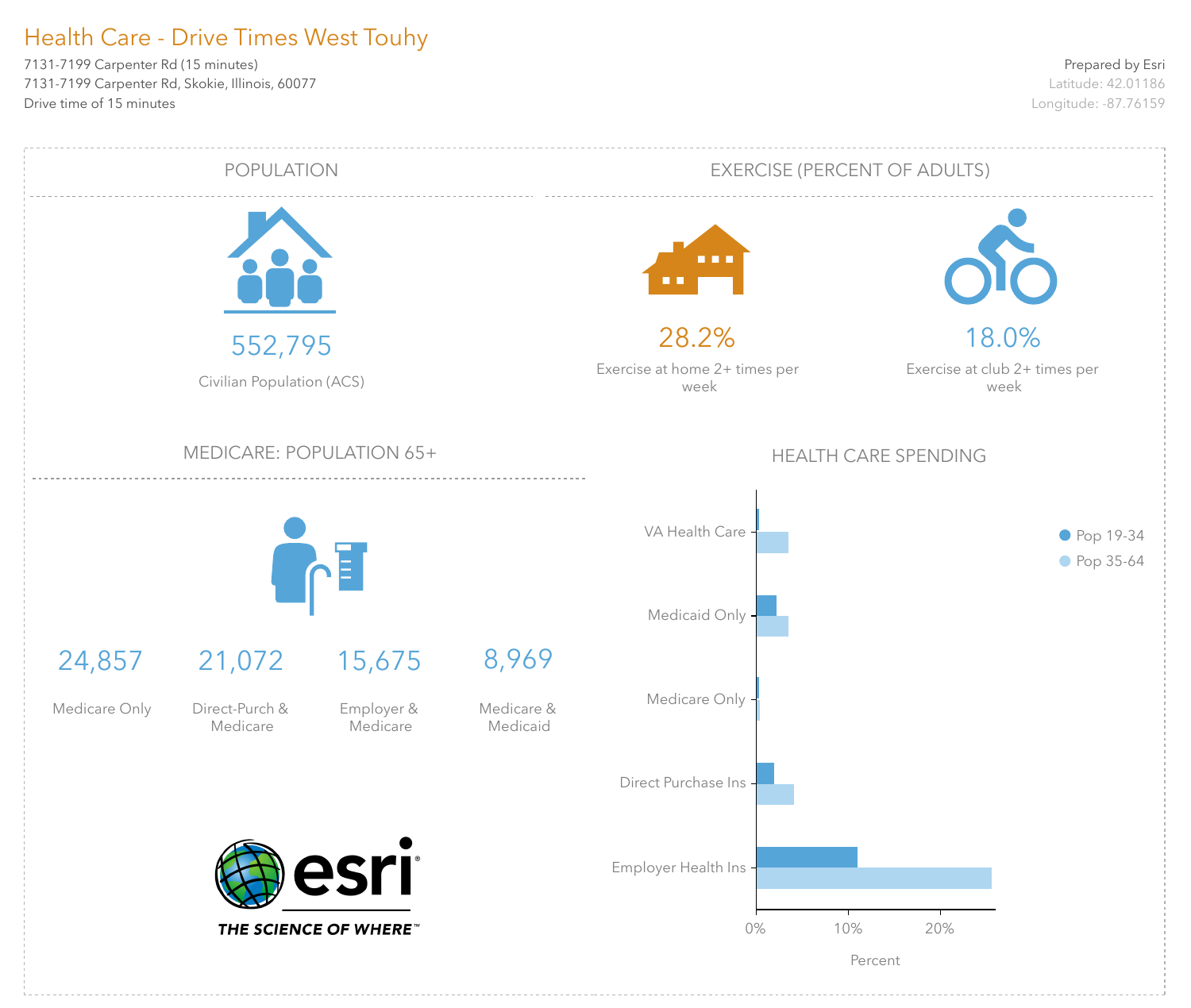#### Prepared by Esri

Latitude: 42.01186 Longitude: -87.76159

7131-7199 Carpenter Rd (5 minutes) 7131-7199 Carpenter Rd, Skokie, Illinois, 60077 Drive time of 5 minutes

Source: This infographic contains data provided by Esri, Esri and Bureau of Labor Statistics. The vintage of the data is 2019.

### Marketing Profile - West Touhy



| UAL LIFESTYLE SPENDING                                        |                                                                         |  |  |  |
|---------------------------------------------------------------|-------------------------------------------------------------------------|--|--|--|
| $\pm$ $\star$<br>\$123<br>Theatre/Operas/<br>Concerts<br>ents | \$119<br>Movies/Museums/<br><b>Pack</b><br>Parks<br>\$6<br>Online Games |  |  |  |
| antville<br>puseholds                                         | 25.3%<br>of Households                                                  |  |  |  |
| en Years<br>puseholds<br><b>panites</b><br>puseholds          | 18.3%<br>of Households<br>18.2%<br>of Households                        |  |  |  |
|                                                               |                                                                         |  |  |  |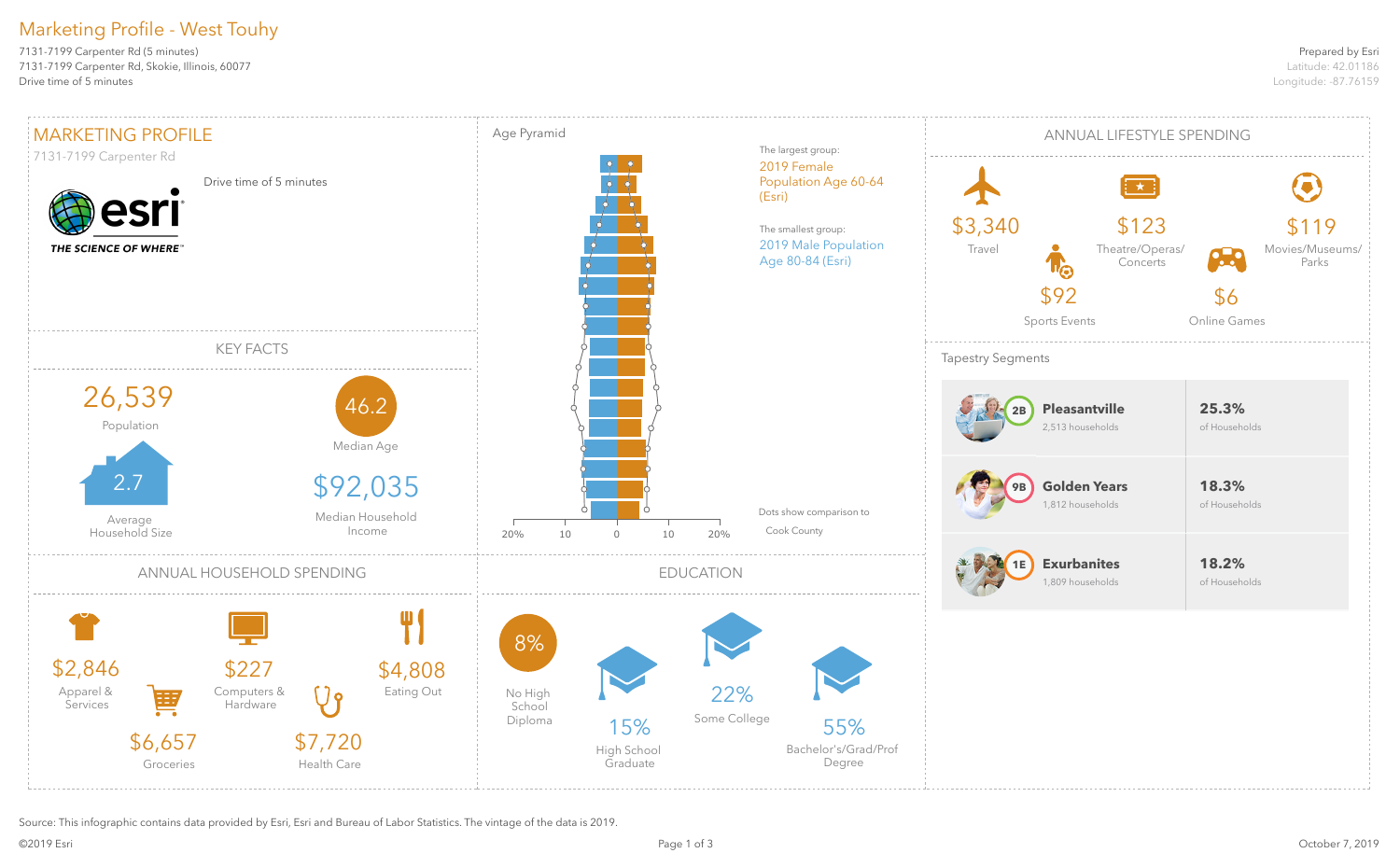#### Prepared by Esri

Latitude: 42.01186 Longitude: -87.76159

7131-7199 Carpenter Rd (10 minutes) 7131-7199 Carpenter Rd, Skokie, Illinois, 60077 Drive time of 10 minutes

Source: This infographic contains data provided by Esri, Esri and Bureau of Labor Statistics. The vintage of the data is 2019.

### Marketing Profile - West Touhy



| UAL LIFESTYLE SPENDING               |                        |                                   |  |  |
|--------------------------------------|------------------------|-----------------------------------|--|--|
| $\pm \star \pm$                      |                        |                                   |  |  |
| \$105<br>Theatre/Operas/<br>Concerts | Ж                      | \$106<br>Movies/Museums/<br>Parks |  |  |
| ents                                 | \$5<br>Online Games    |                                   |  |  |
|                                      |                        |                                   |  |  |
| antville<br>households               | 20.8%<br>of Households |                                   |  |  |
| .ights<br>households                 | 20.3%<br>of Households |                                   |  |  |
| ic Heights<br>puseholds              | 14.7%<br>of Households |                                   |  |  |
|                                      |                        |                                   |  |  |
|                                      |                        |                                   |  |  |
|                                      |                        |                                   |  |  |
|                                      |                        |                                   |  |  |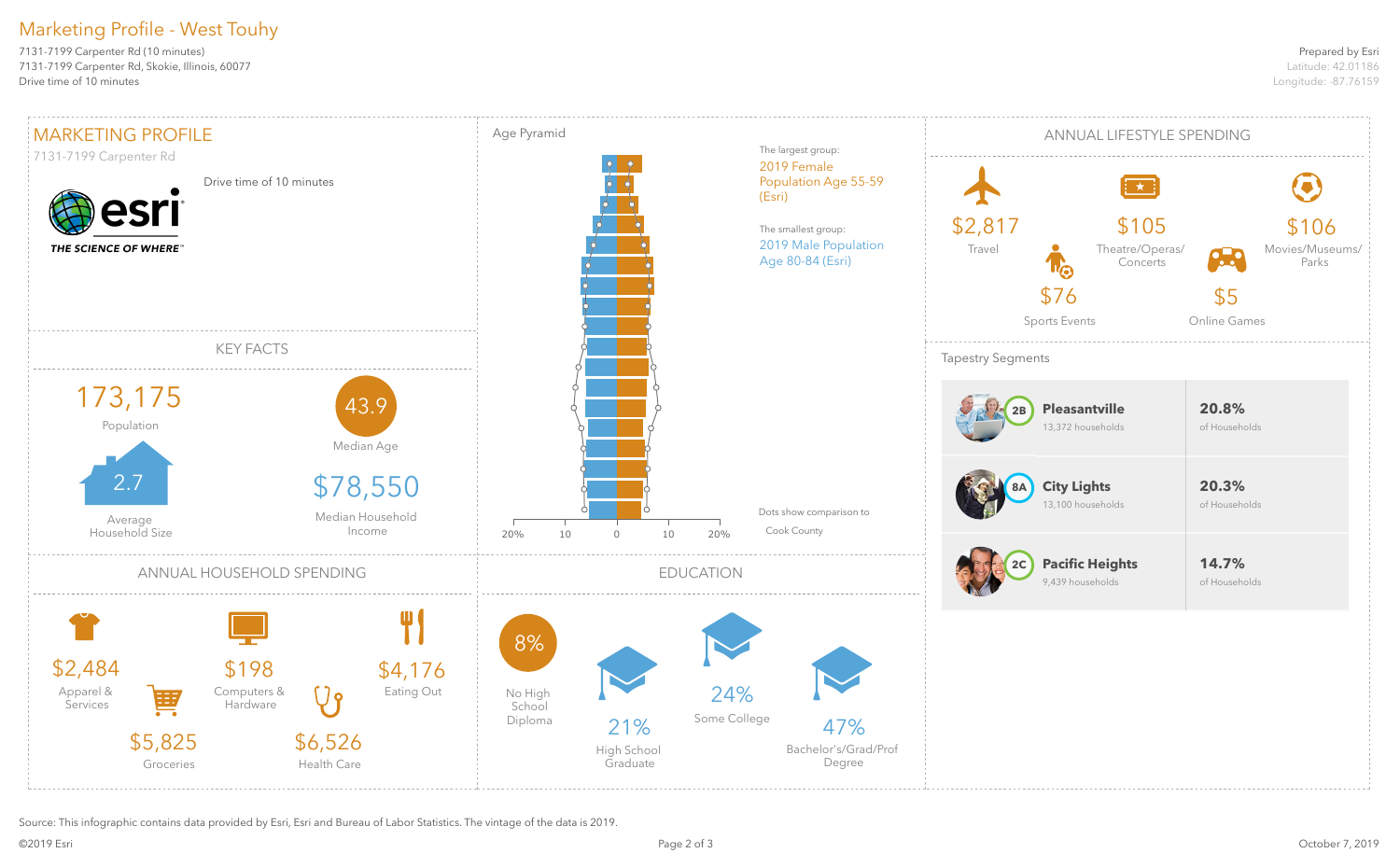#### Prepared by Esri

Latitude: 42.01186 Longitude: -87.76159

7131-7199 Carpenter Rd (15 minutes) 7131-7199 Carpenter Rd, Skokie, Illinois, 60077 Drive time of 15 minutes

Source: This infographic contains data provided by Esri, Esri and Bureau of Labor Statistics. The vintage of the data is 2019.

### Marketing Profile - West Touhy

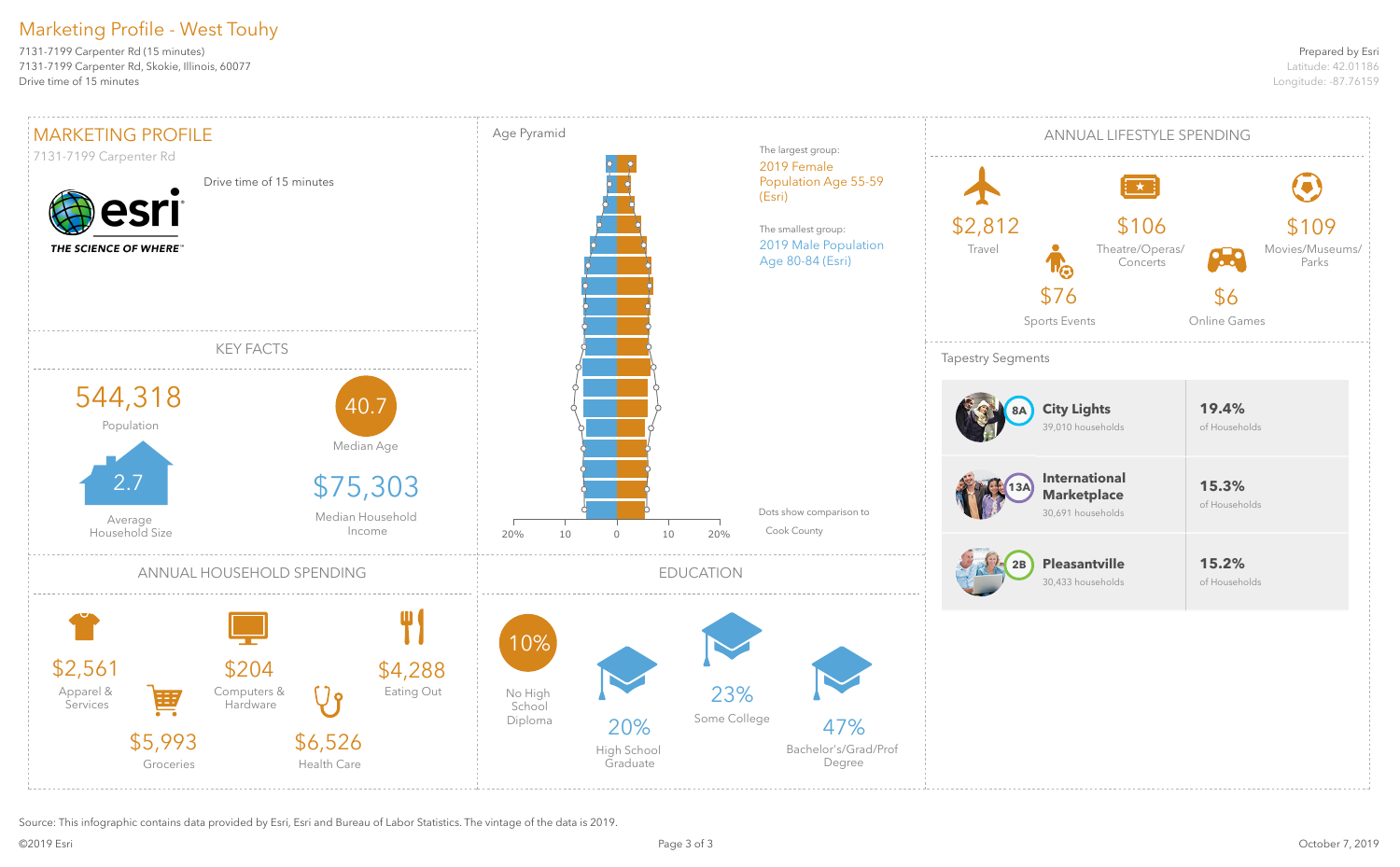#### Office Market Profile

7131-7199 Carpenter Rd (5 minutes) 7131-7199 Carpenter Rd, Skokie, Illinois, 60077 Drive time of 5 minutes

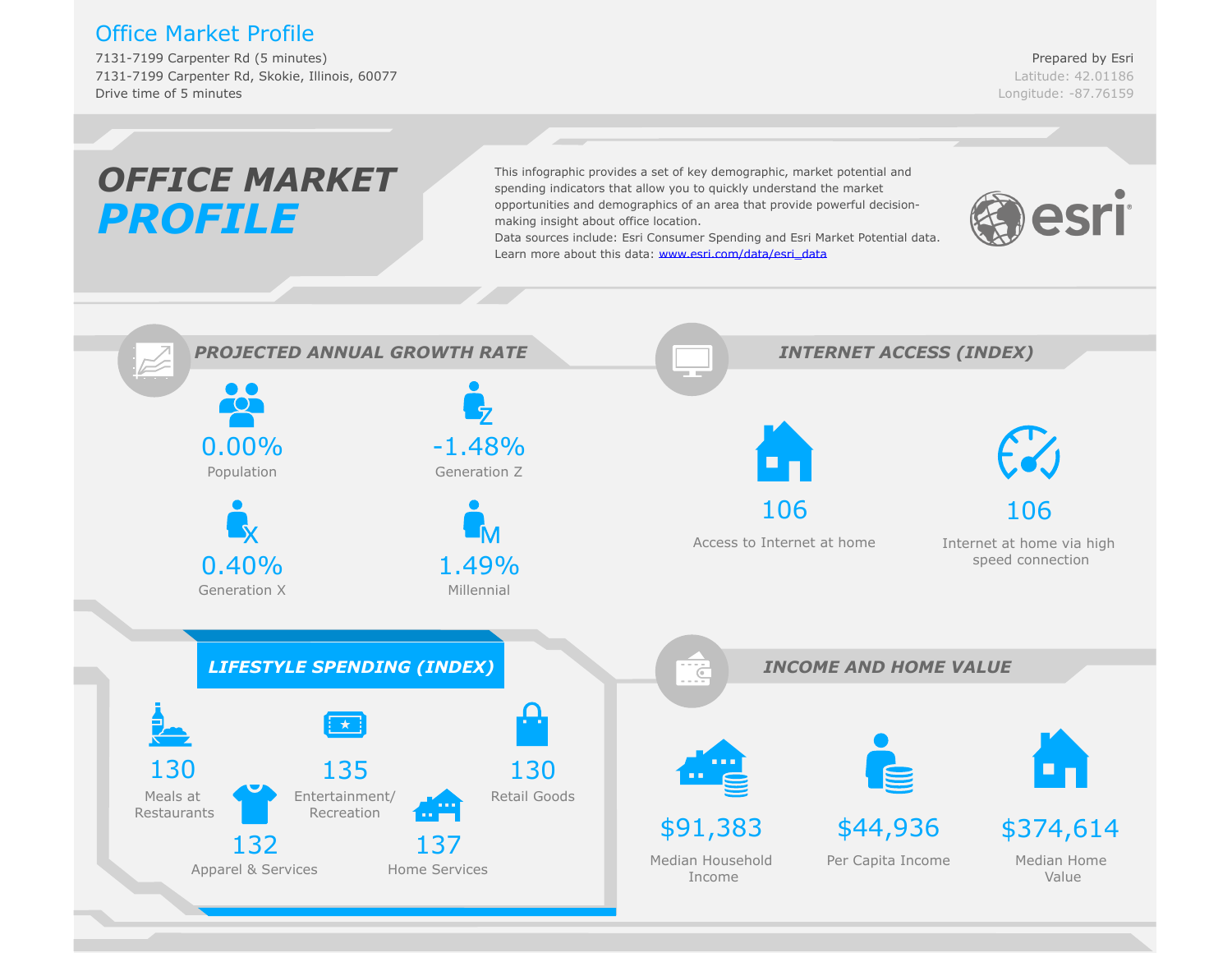#### Office Market Profile

7131-7199 Carpenter Rd (10 minutes) 7131-7199 Carpenter Rd, Skokie, Illinois, 60077 Drive time of 10 minutes

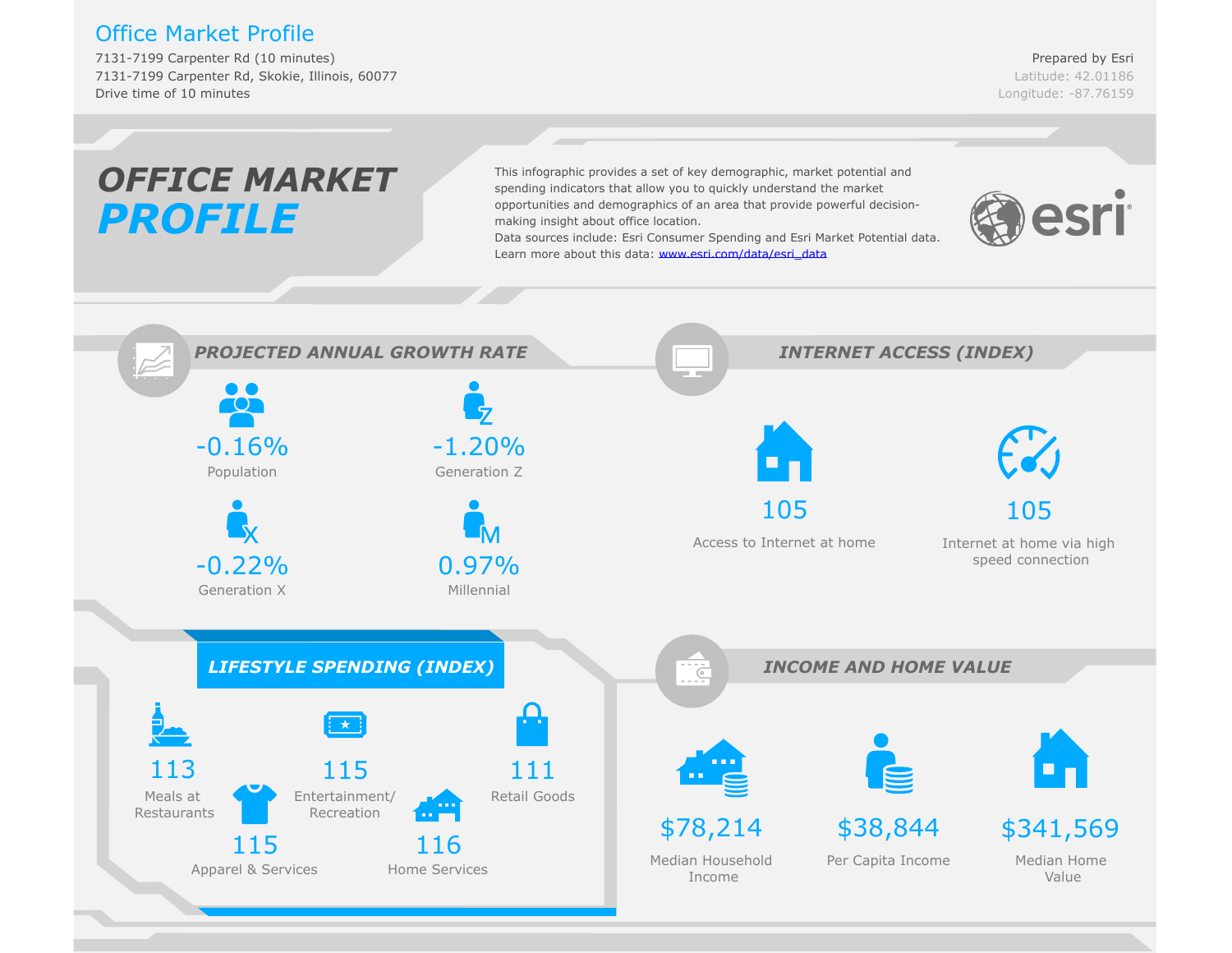#### Office Market Profile

7131-7199 Carpenter Rd (15 minutes) 7131-7199 Carpenter Rd, Skokie, Illinois, 60077 Drive time of 15 minutes

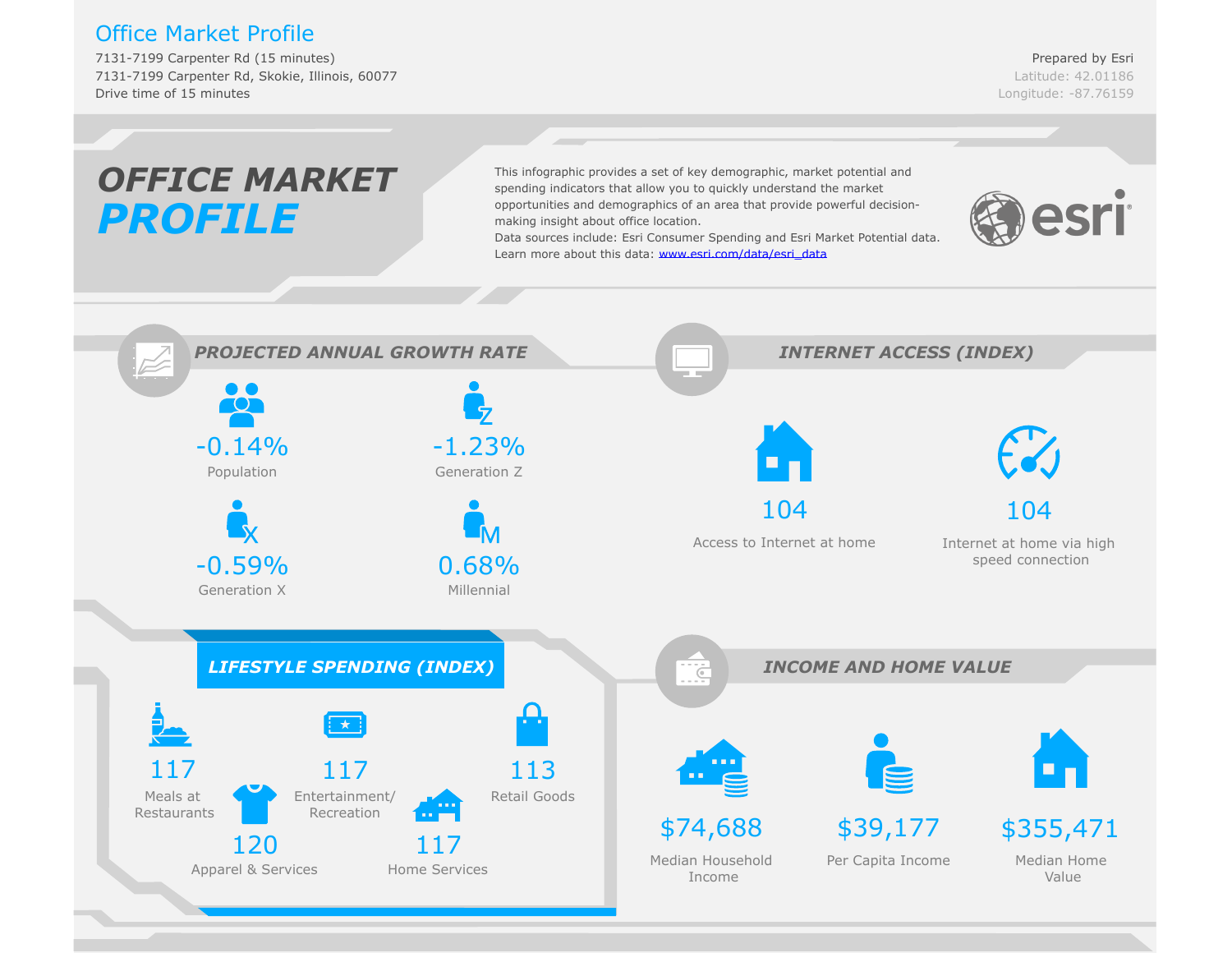Prepared by Esri Latitude: 42.01186 Longitude: -87.76159

7131-7199 Carpenter Rd (5 minutes) 7131-7199 Carpenter Rd, Skokie, Illinois, 60077 Drive time of 5 minutes

> Pleasantville 25.3% 2,513 households of Households

#### Target Market Summary - West Touhy Drive Times

Golden Years 18.3% 1,812 households of Households

Exurbanites 18.2% 1,809 households of Households

#### **ANNUAL LIFESTYLE SPENDING**



#### **Tapestry Segments**







# **\$3,340**



**Travel** 





Theatre/Operas/Concerts



**\$119** Movies/Museums/ Parks

**88** \$6



Sports Events



Online Games



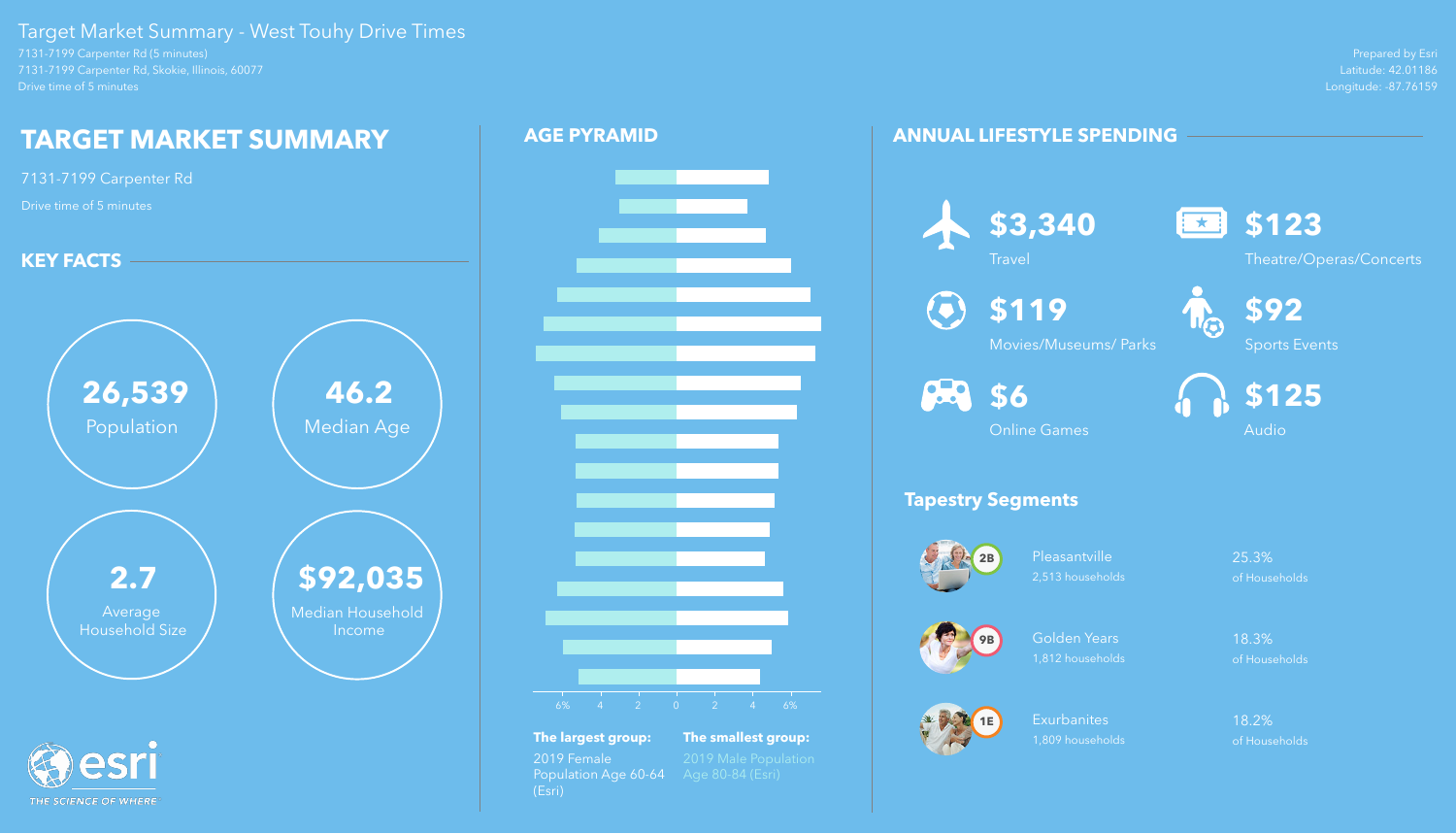Prepared by Esri Latitude: 42.01186 Longitude: -87.76159

7131-7199 Carpenter Rd (10 minutes) 7131-7199 Carpenter Rd, Skokie, Illinois, 60077 Drive time of 10 minutes

THE SCIENCE OF WHERE

Pleasantville 20.8% 13,372 households of Households

#### Target Market Summary - West Touhy Drive Times

Pacific Heights 14.7% 9,439 households of Households

#### **ANNUAL LIFESTYLE SPENDING**



#### **Tapestry Segments**

#### **\$106**  $\left( \bullet \right)$





City Lights 20.3% 13,100 households of Households



**\$2,817**

**Travel** 





Theatre/Operas/Concerts



Movies/Museums/ Parks



Sports Events



Online Games



- **The largest group: The smallest group:** 2019 Female 2019 Male Population<br>Population Age 55-59 Age 80-84 (Esri) Population Age 55-59 (Esri)
	-